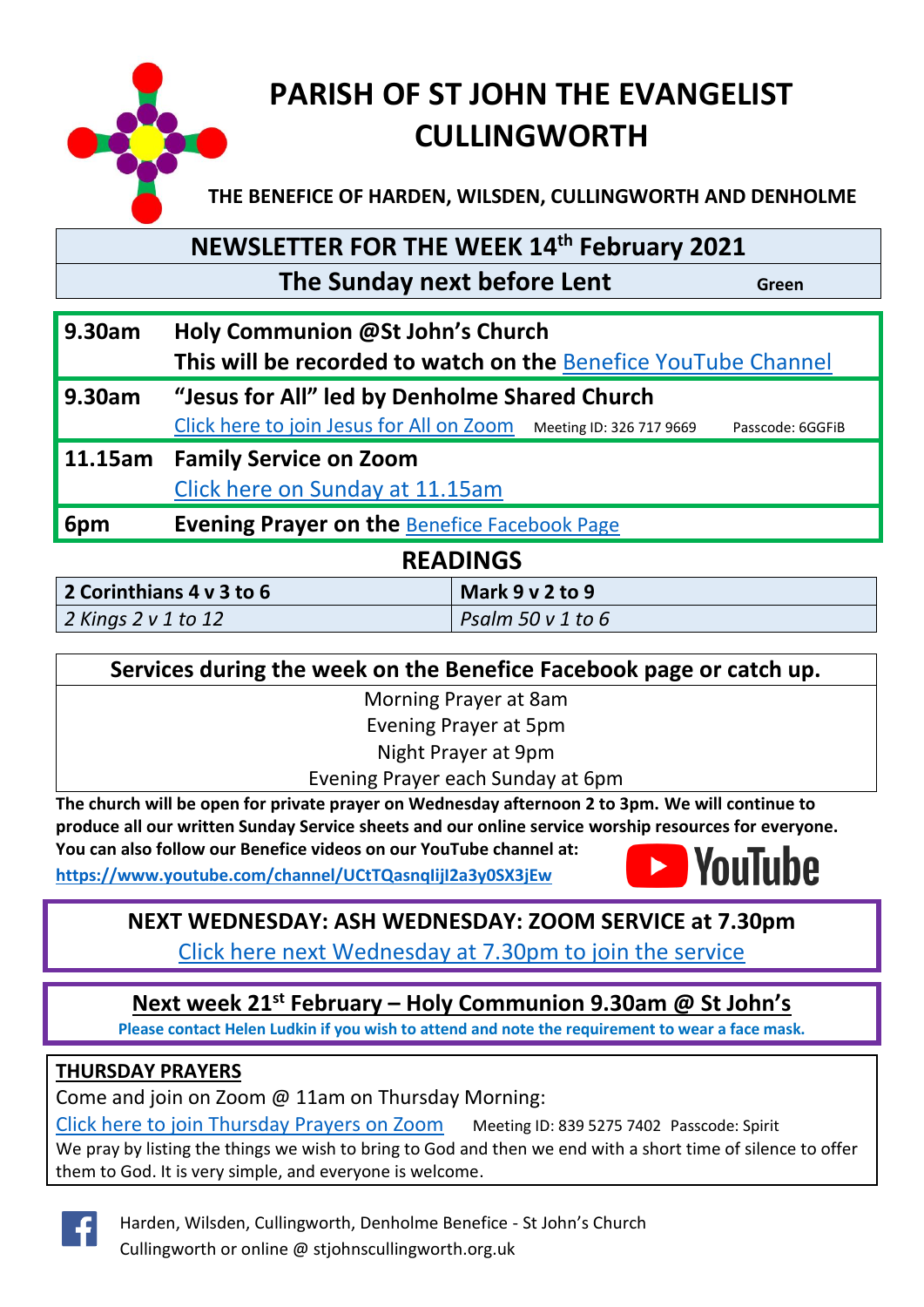### **ACTIVITIES**

### **QUIZ NIGHT TUESDAY**

After a flat cap related tie breaker question Astrid and Phil were the winners last Wednesday of a great quiz set by Chris and Jeanne. Richard will be setting the questions for us this week on Tuesday at 7.00pm. [Click here to join the Benefice Quiz on Zoom](https://us02web.zoom.us/j/85098439672?pwd=QnVyTTBlNGJ0d3JBV1o4TDNZWGhhUT09) Meeting ID: 850 9843 9672 Passcode: 450797 The Picture rounds are sent out at 6pm. If you have not been to the quiz before, do come along. Contact Richard to ask to be added to list for the picture rounds! [richard.burge@leeds.anglican.org](file:///C:/Users/richard%20burge/SkyDrive/HWCD%20Parishes/Coronavirus%20Plans/Midweek%20Newsletters/richard.burge@leeds.anglican.org)

#### **WEDNESDAY VIRTUAL ZOOM COFFEE MORNING – 17 th February @11am**

Join with a coffee, piece of cake and plenty of chat. The id is 899 594 3147 and password is Church

#### **NEXT THURSDAY HOUSE GROUP- 18th February @ 7pm**

**The id 899 594 3147 and password is Church.** 

## **CHURCHES TOGETHER IN BINGLEY RURAL**

Denholme Shared Church Harden Congregational Church St John's Church, Cullingworth

St Matthew's Church, Wilsden St Saviour's Church, Harden Trinity Church, Wilsden

## **LENT COURSE 2021**



# **FROM NOW ON!**

A Lent course on Hope and Redemption in THE GREATEST SHOWMAN

**Written by Rachel Mann** 

Groups will run on Zoom each Thursday 11am to 12.30pm & 7.00pm to 8.30pm

Thursday 25 February: "A Million Dreams" Thursday 4 March: "Come Alive" Thursday 11 March: "Rewrite the Stars" Thursday 18 March: "Never Enough" Thursday 25 March: "From Now On"



- . If you would like to join the course you will need the Zoom Link
- If you would like a copy of the book (not essential), we have some at £6.99
- We have copies of "The Greatest Showman" on DVD to borrow
- We will also be creating written material each week for those not online

To get the Zoom link or enquire about books and DVDs please contact Helen: beneficehwed@gmail.com 07788 848830

Harden, Wilsden, Cullingworth, Denholme Benefice - St John's Church Cullingworth or online @ stjohnscullingworth.org.uk

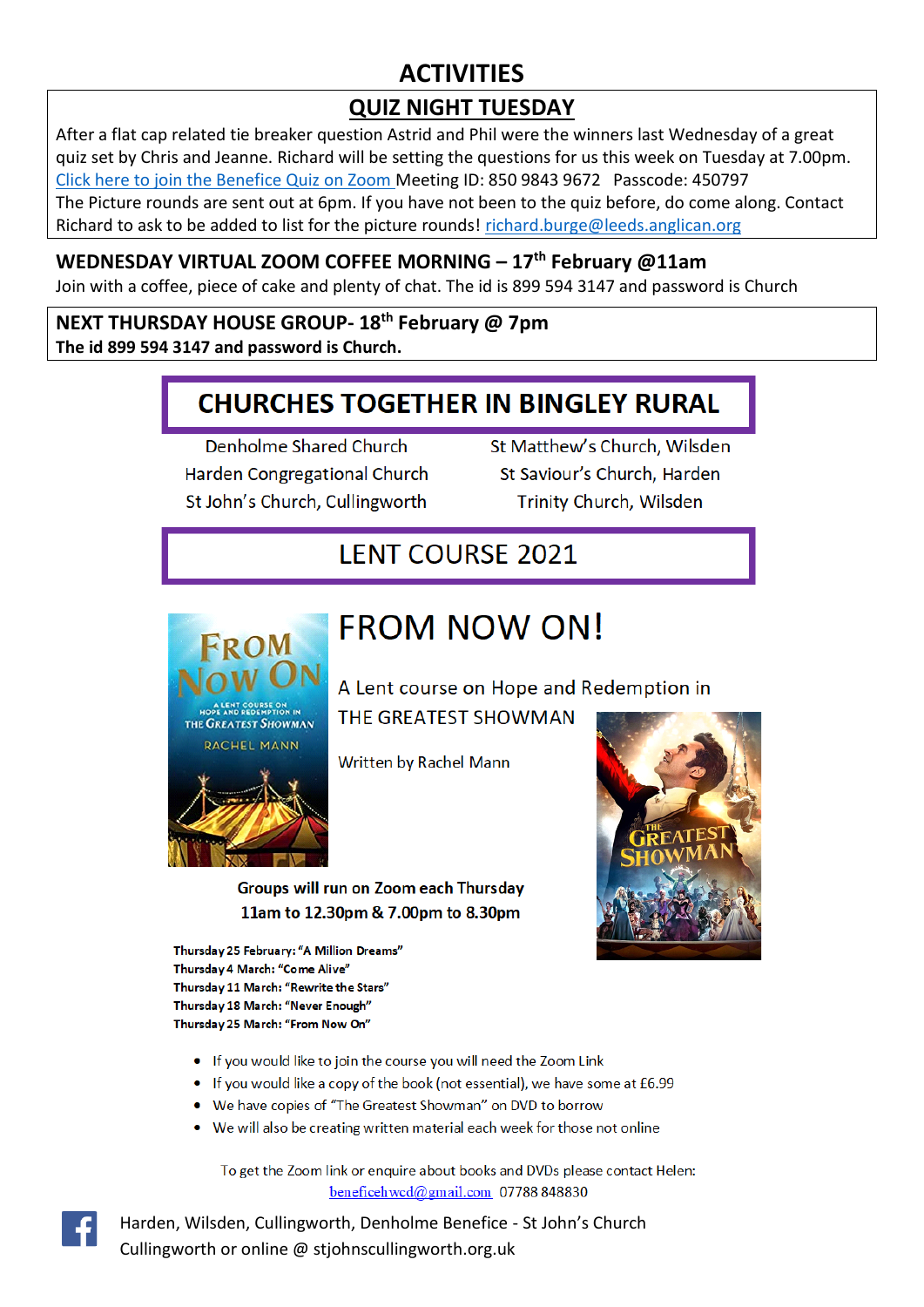### **FUNDRAISING**

### **CHARITY OF THE MONTH**

Money donated during February and March will support the work of **Water Aid**. Support Water Aid and change Lives. Give the gift of clean water. If you wish to donate, please can you make this to St Johns PCC (details below) add your surname and WATER AID as the reference.

### **THANK YOU!**

We are grateful to all those who continue to support the church financially. If you find that you have a little extra income and would be able to increase your giving at this time it would help our financial situation enormously.

### **Donations or Regular Giving may be done by sending your gift to**

PCC of Cullingworth Parish Sort Code 20-45-14 account number 60703532. Please include your name as a reference, so we can thank you.



### **You can scan this code to give a donation through "Give a Little"**

## easyfundraising feel good shopping

### **EASY FUNDRAISING FOR YOUR ON-LINE PURCHASES**

If you register with easyfundraising.org.uk and state cause as Cullingworth St. John the Evangelist we at Church receive a % of what you spend.

### **Neighbourhood Support Services**

For Cullingworth the Village Hall is the contact point and to access the service phone the Bradford Met Centre 20 01274 431000.

If you know of people who need food, we are an issuing agency for the Bingley Food Bank. If you need a food voucher, please contact:

Suzy (01535 270697), Richard (01535 273758) or Helen (07788 848830)

If you are struggling with payment for utilities such as gas, electricity, and water, please contact your supplier in the first instance. Many have schemes in place for assistance. Yorkshire Water for instance has more than six different support pathways which provide both short- and long-term financial help to those struggling to keep up with payments.

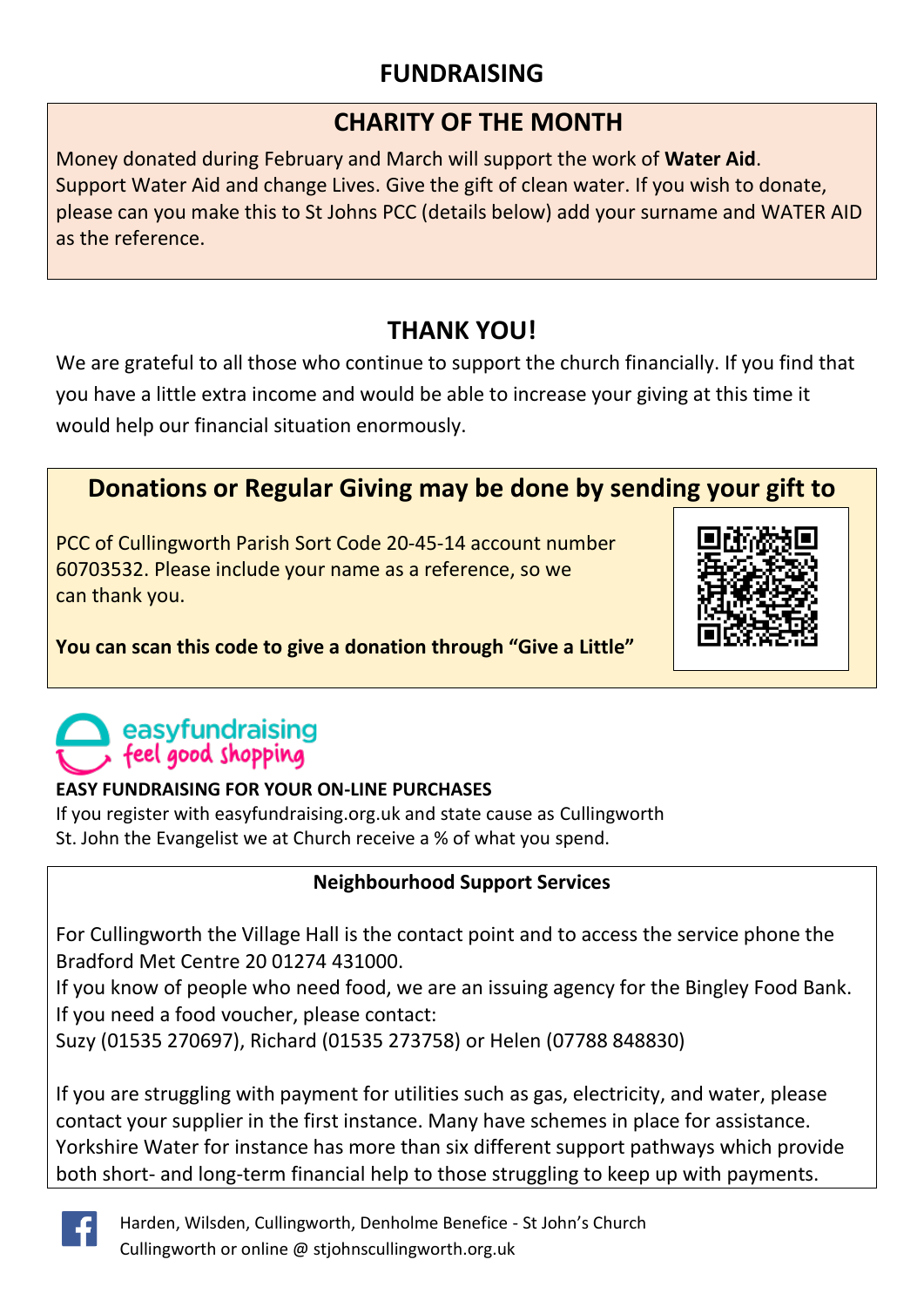### **FOR YOUR PRAYERS THIS WEEK**

- For Richard, Suzy and Liz and their ministry.
- For Suzy and her family, as she prepares for her new ministry.
- For the team and our Bishops in the Leeds Diocese
- For our Churchwardens, PCC officers and members.
- Healing to those who are sick, Jill's mother, Joanna Rushton, Marjorie Davies, Mavis and Gordon Nevill and Ben Cooper.
- For Kathleen and family and friends of Joe Sweeny who died on Thursday morning.
- For the family and friends of Kelly Valente whose funeral is on Monday
- On Ash Wednesday pray that our observance of the season of Lent may bring a deeper understanding of the love of God.
- For our communities and families. Lonely and housebound people and for the volunteers who support them
- For National and local political leaders and the specialists who advise then and for responsible behaviour throughout the country to help reduce the threat of infection.
- For all those in the health service, doctors' surgeries, hospitals, and residential homes
- Pray for those who work at centres for Covid vaccination and those who plan and organise the vaccination programme.
- For the work of the Children's Society and Water Aid
- For Food Banks as they meet new demands and for those who need their help.
- Newcomers to Cullingworth that our church may make our presence and message known.
- Pray for peace on Earth. Give thanks for all who work for peace and reconciliation.

#### **OUR TEAM AT ST JOHN'S**

| Team Rector:                  | <b>Revd Richard Burge</b> | 273758      | richard.burge@leeds.anglican.org |
|-------------------------------|---------------------------|-------------|----------------------------------|
| Team Vicar:                   | Revd Suzy McCarter        | 270687      | suzanne mccarter@msn.com         |
| <b>Associate Priest</b>       | Revd Liz Moy              | 645991      |                                  |
| <b>Church Wardens:</b>        | Candida McKay             | 272906      |                                  |
|                               | <b>Robert Smith</b>       | 273068      |                                  |
| <b>Baptism Visitor:</b>       | Candida McKay             | 272906      |                                  |
| <b>Bereavement Visitor</b>    | June Humes                |             |                                  |
| Verger                        | Sandra Pattinson          | 957181      |                                  |
| <b>Benefice Administrator</b> | Helen Ludkin              | 07788848830 | beneficehwcd@gmail.com           |

### **Keep in Touch**

We might not be able to meet, but we can still stay in touch. If you know anyone who would like to receive our notices please contact Robert Smith on 273068 or by e-mail at [robertandjasmin@btinternet.com](mailto:robertandjasmin@btinternet.com)

If people need assistance, support, food, or medicine deliveries or just a chat, please contact Richard or Suzy. Please respect day off – Suzy Tuesday, Liz Monday and Thursday and Richard Saturday.



Harden, Wilsden, Cullingworth, Denholme Benefice - St John's Church Cullingworth or online @ stjohnscullingworth.org.uk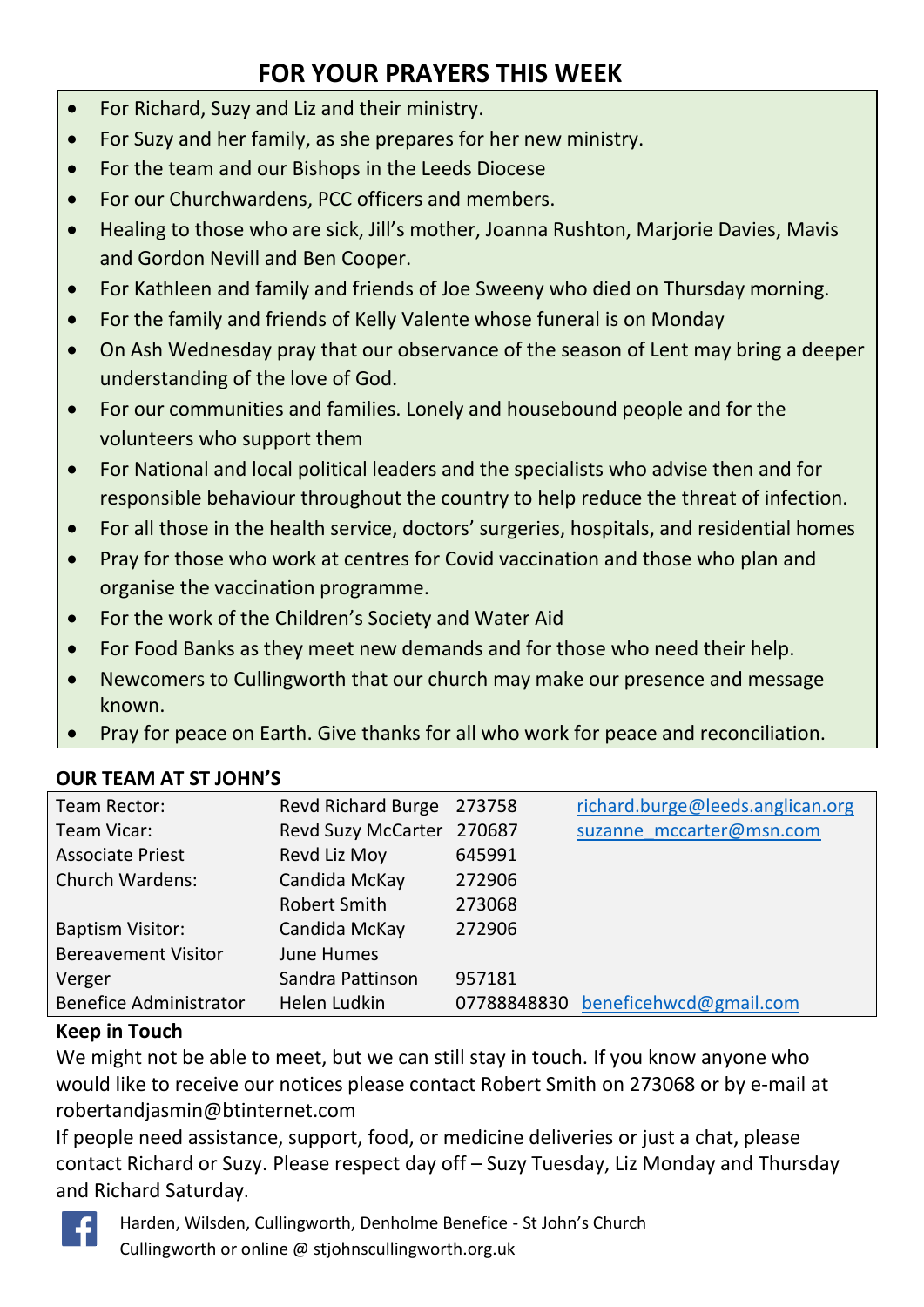### **A MESSAGE FROM JOY**

#### Dear Friends,

I would like to thank so many people, for your wonderful support, donations, and messages of encouragement; all unexpected but so welcome, which should see us through this time of lockdown. I now have been informed that my 3 trustees will be retiring at the end of June, (ill health and family pressure), but amazingly 3 people have offered to fill the posts. Financially we are fine until the end of March; if lockdown continues after that, so that I am unable to open the 2 JOY shops, then things would become difficult. I must admit to trusting God for the future, although I hope to continue for another year, maybe 2, but need prayers to point me in the right direction, and for the provision of a bookkeeper. God bless you all for your wonderful support. Kathy

### **World Day of prayer service Friday 5th March 2021 2.00pm**

Link for the World Day of Prayer Service on Friday 5th March at 2.00pm, to publicise around your networks. Here it is:

#### Join Zoom Meeting

[https://us02web.zoom.us/j/83394974171?pwd=NzNSVTlQWHE3cTJZdzZEYTFzYlNLZz09](https://www.google.com/url?q=https%3A%2F%2Fus02web.zoom.us%2Fj%2F83394974171%3Fpwd%3DNzNSVTlQWHE3cTJZdzZEYTFzYlNLZz09&sa=D&ust=1613206800645000&usg=AOvVaw17mJzVnXY5zijys0wAO0Hx) Meeting ID: 833 9497 4171 Passcode: 436316

Joining instructions for the phone

If you are not able to join us on Zoom on Friday 5th, you can join us from your phone. At the time of the service, dial one of these numbers:

0131 460 1196 0203 481 5240 0203 051 2874 0203 481 5237 These are all "national" numbers, and if you get your calls free for an hour, you should get this call free too. The recorded voice will welcome you to Zoom and will ask you to enter your meeting code, followed by hash.

Use the numbers on your phone to enter:

### **83394974171#**

Then it will ask you to enter your Participant ID, or simply press hash.

You press #

Then it will ask you for your Passcode, followed by hash.

You press **436316#**

Then it will tell you that you are waiting to be let in. I will let you in and say hello, and you will be part of the service. You will not be able to speak during the service as there will be too many people for us to hear individuals, but at the end of the service I will put people into smaller groups, and they will be able to have a conversation.

Rev Christine Crabtree

Haworth Road Methodist Trinity Church, Wilsden